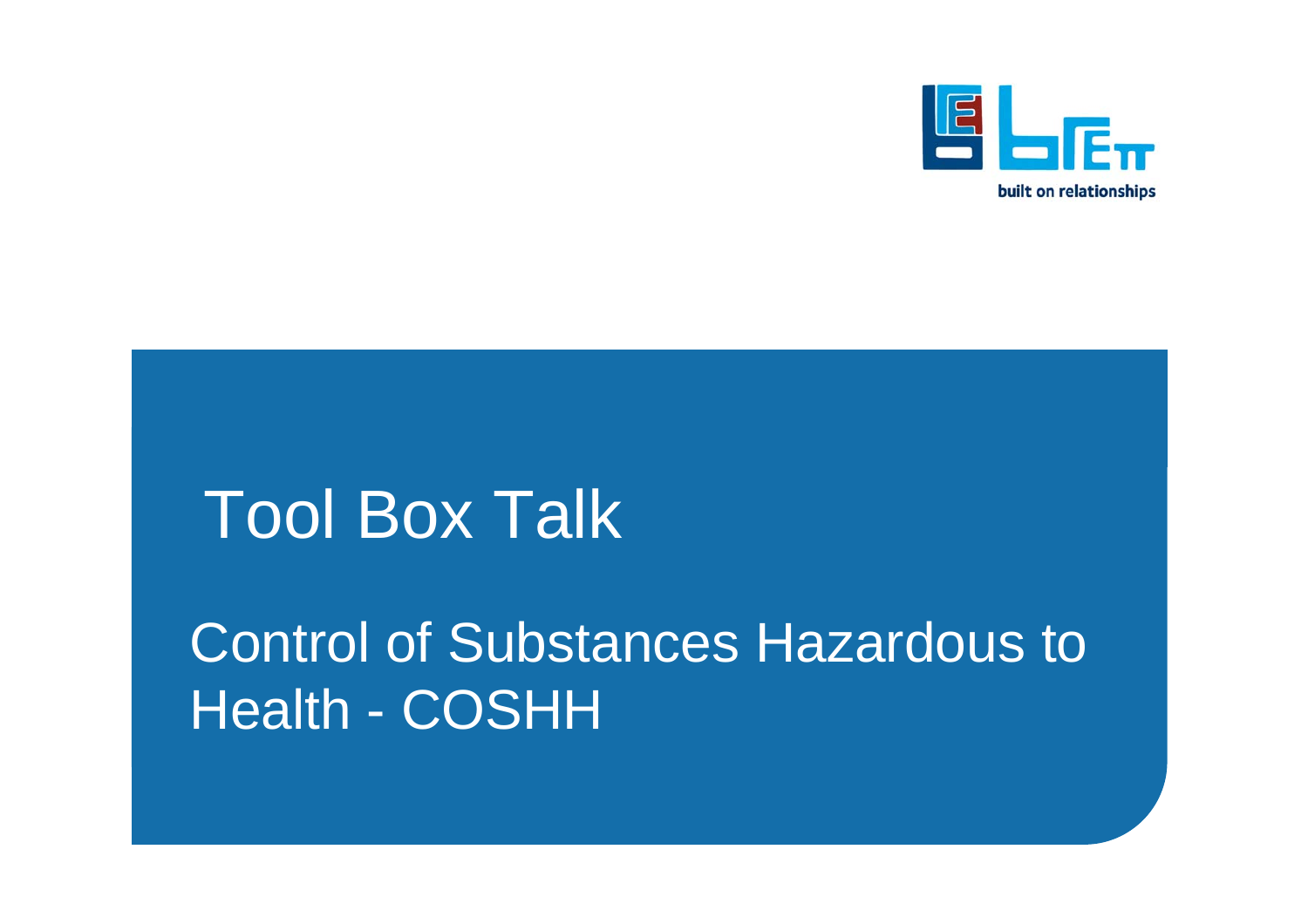#### **COSHH**



- Why a presentation on COSHH?
- What is COSHH?
- What does it mean?
- COSHH Assessment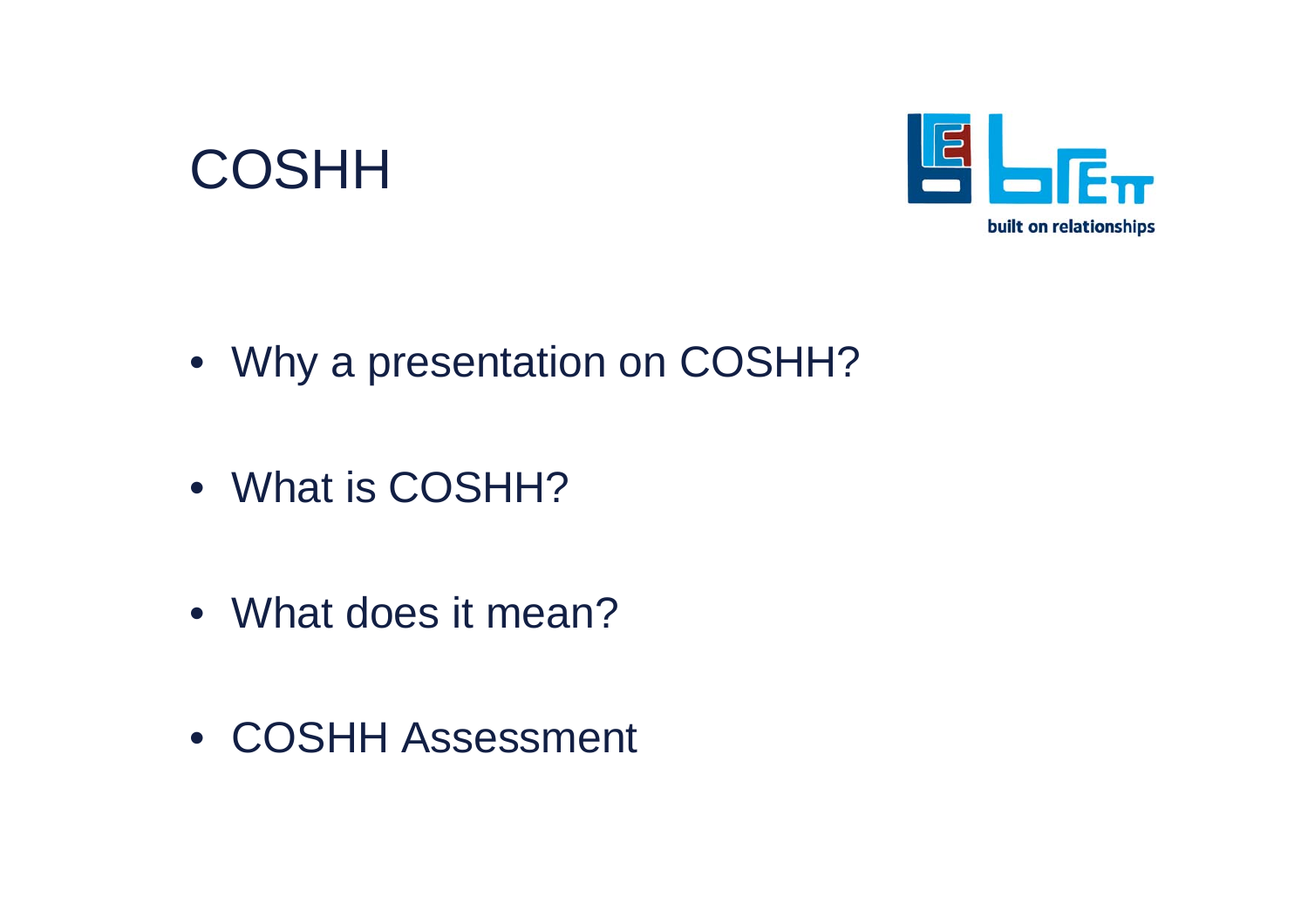#### WHY?



- Because 'substances' harm people currently more than 6,000 people die each year from disease caused by the workplace (250 die each year from workplace accidents)
- •Legal requirement
- There is a lack of full understanding of COSHH
- File 'sits on the shelf'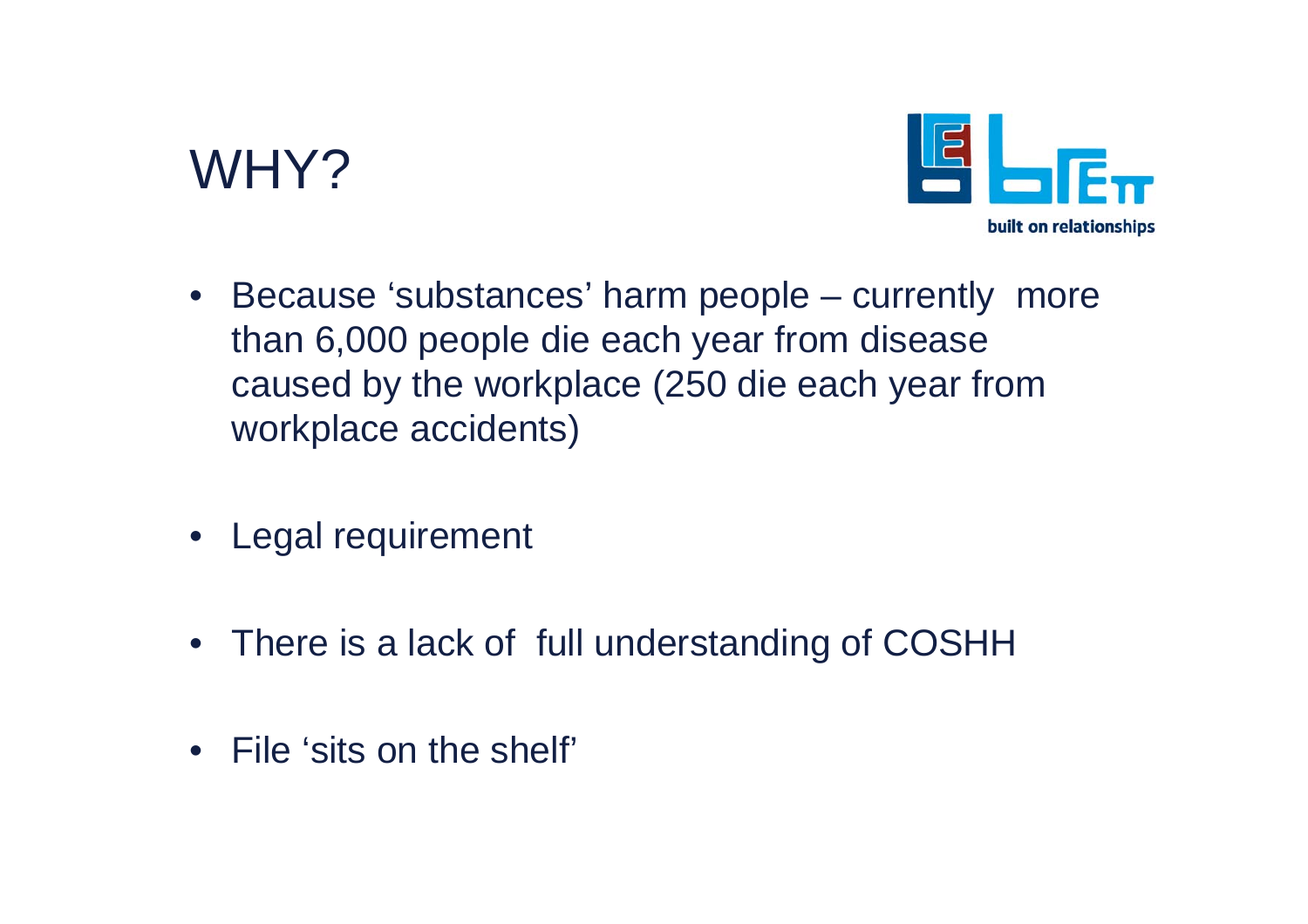### What is COSHH



- Control of Substances Hazardous to Health
	- **Hart Communication** Oils & greases
	- Chemicals/additives
	- Cement
	- Thousands of others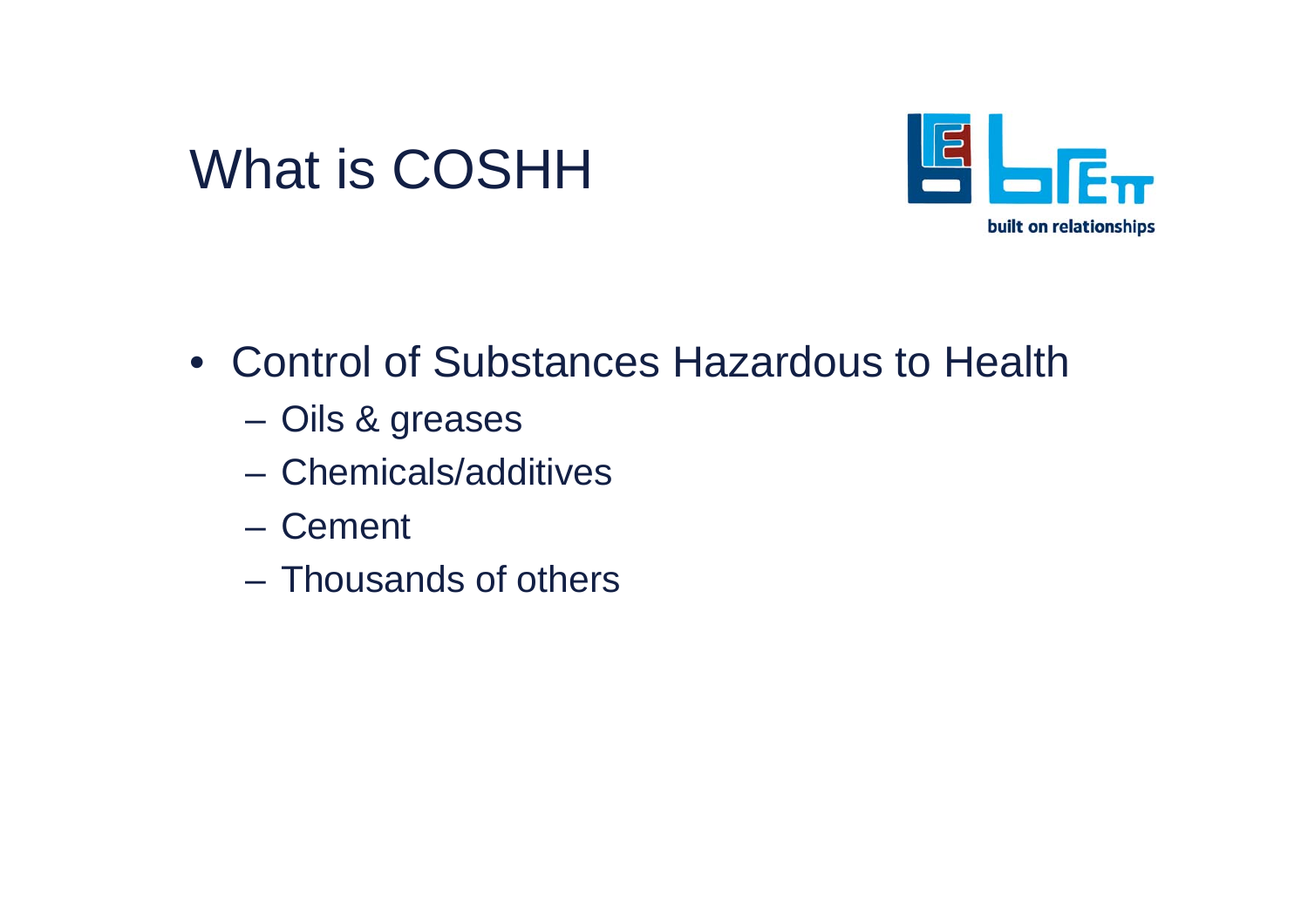### What does it mean?



- That all hazardous substances are supplied with a data sheet
- That a competent person reviews this sheet and assesses any task with the material, then works out control measures – before it is used, not after an incident!.
- That the people using the material know and use the control measures.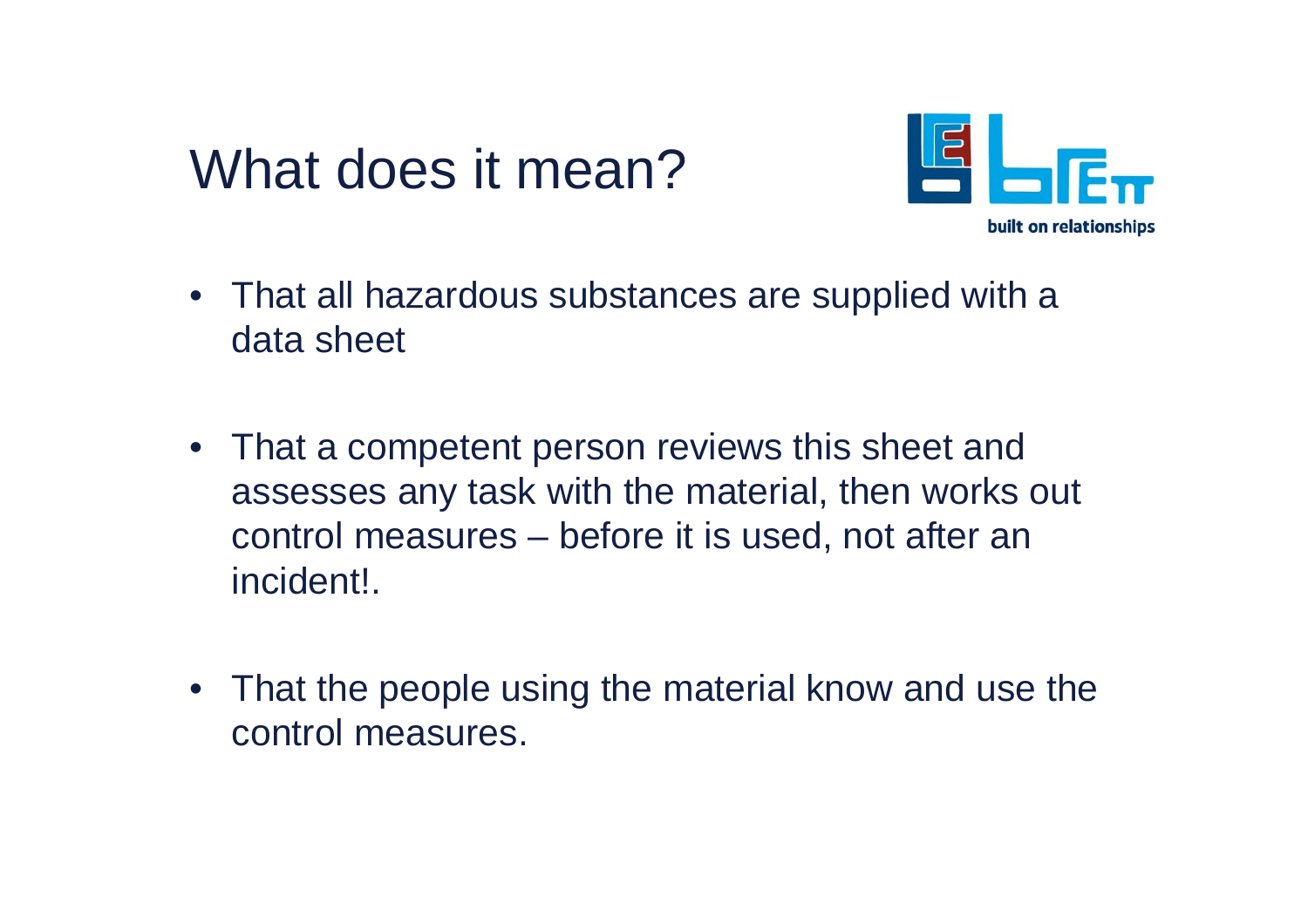# Material Safety Data Sheets (MSDS)



- All have 16 headings and are set out similarly
- Include all relevant information on PPE use, first aid measures, health exposure, environmental spillage amongst others.
- On it's own it is not a COSHH assessment it is a tool to help it be done.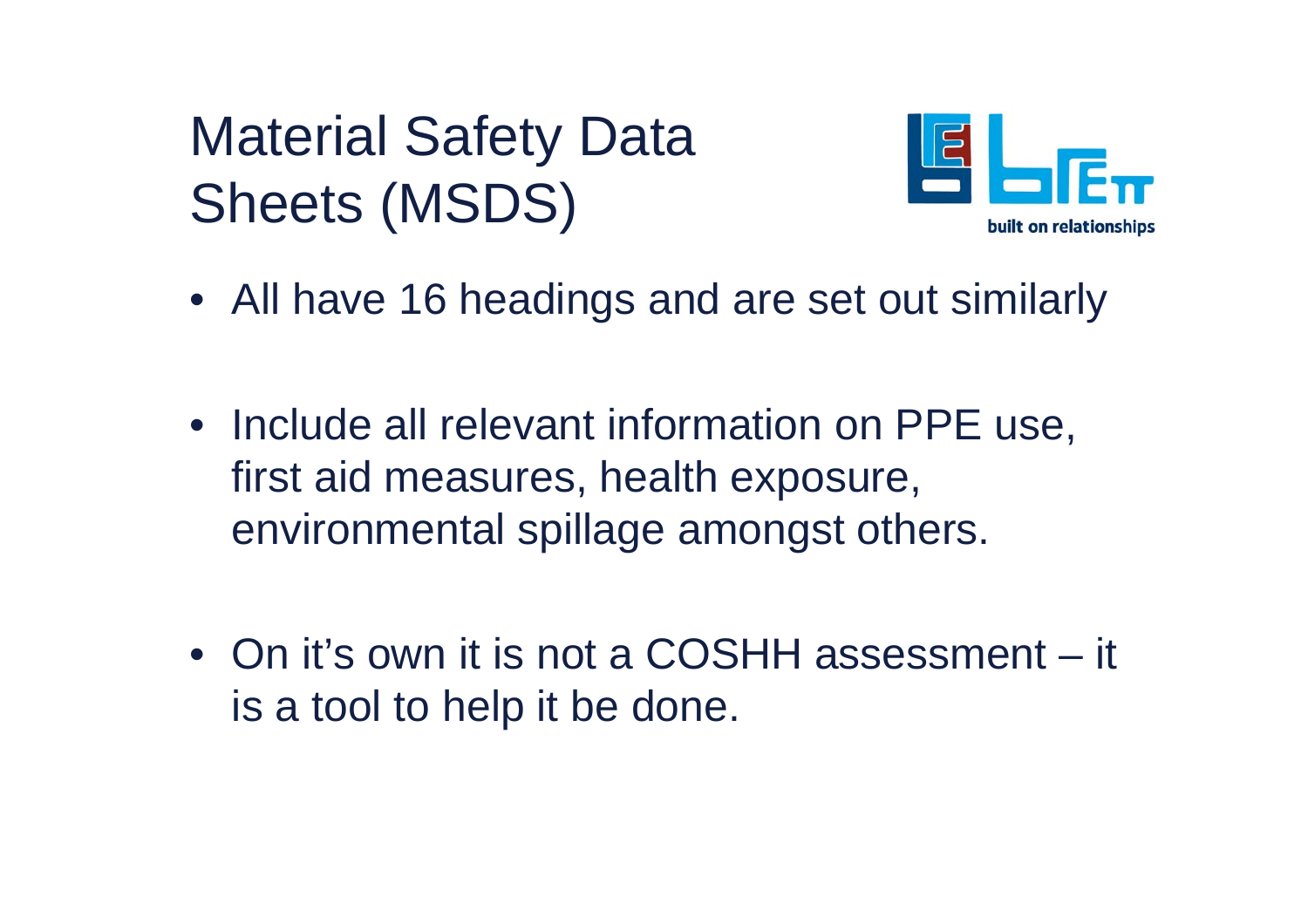## COSHH Assessment



- The MSDS should be used when assessing the task being carried out.
- E.G. A COSHH assessment for the use of Concrete will involve a risk assessment of using the concrete – not just putting the concrete MSDS in a file!
- A standard Brett risk assessment form is adequate for carrying out a COSHH assessment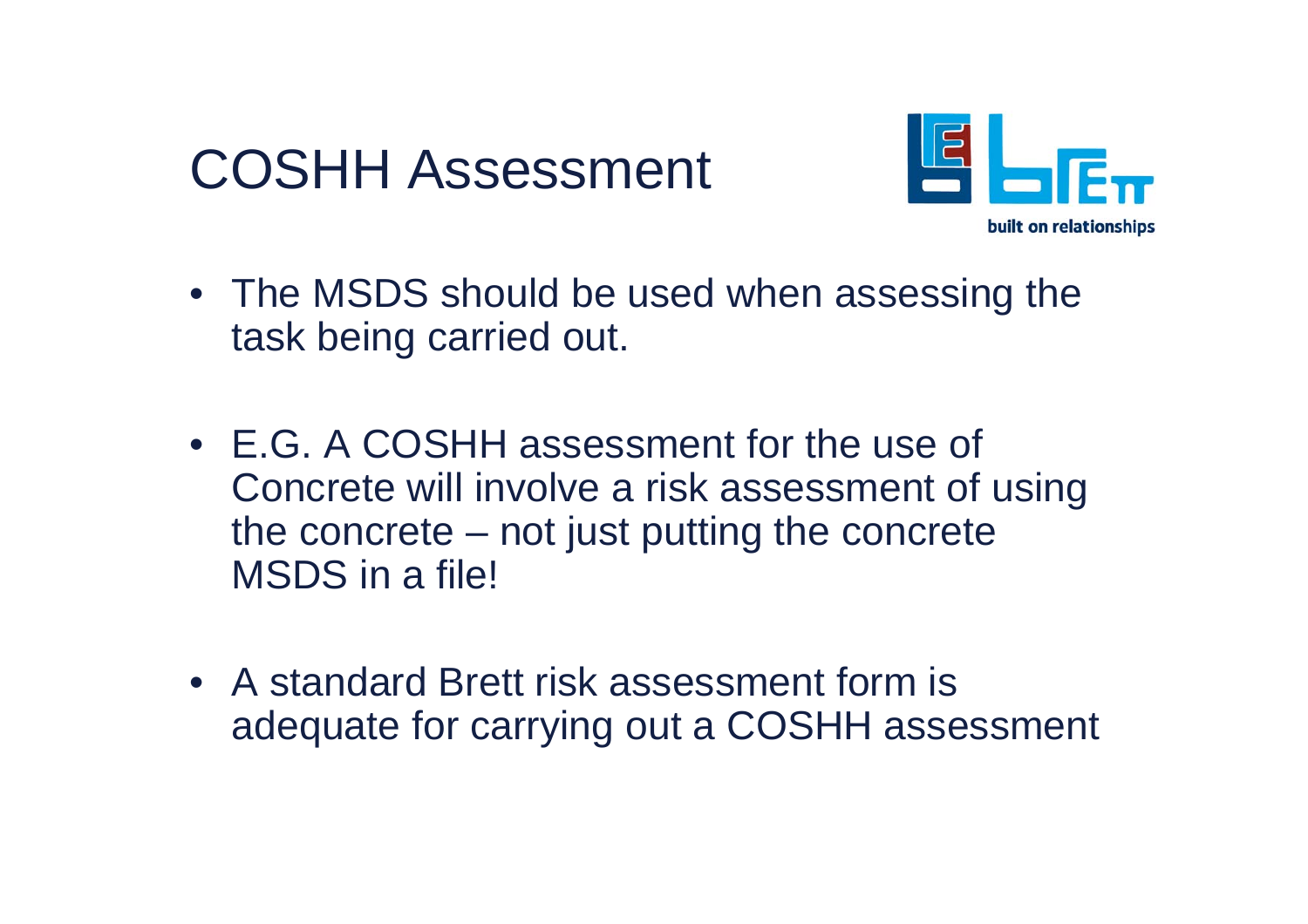#### **COSHH Assessment**



| Assessment Description                                                                                                                                                                                                                                                                          |                                               |              |     | Brett Concrete COSHH Assessment No. 4                                                                                                                                                                                                                                                                                                         |                                                                  |              |     |                                                    |                                       |             |            |
|-------------------------------------------------------------------------------------------------------------------------------------------------------------------------------------------------------------------------------------------------------------------------------------------------|-----------------------------------------------|--------------|-----|-----------------------------------------------------------------------------------------------------------------------------------------------------------------------------------------------------------------------------------------------------------------------------------------------------------------------------------------------|------------------------------------------------------------------|--------------|-----|----------------------------------------------------|---------------------------------------|-------------|------------|
| Substance Group                                                                                                                                                                                                                                                                                 |                                               |              |     | Fresh concrete and screed                                                                                                                                                                                                                                                                                                                     |                                                                  |              |     |                                                    |                                       |             |            |
| Who Is At Risk?                                                                                                                                                                                                                                                                                 |                                               |              |     | Plant staff, Drivers, Fitters, Technical Staff                                                                                                                                                                                                                                                                                                |                                                                  |              |     |                                                    |                                       |             |            |
| Hazard                                                                                                                                                                                                                                                                                          | <b>RAW RISK</b><br>(NO control)<br>measure(s) |              |     | <b>Current Control</b><br>Measure(s)                                                                                                                                                                                                                                                                                                          | <b>OPERATIONAL</b><br><b>RISK</b><br>(WITH control<br>measure(s) |              |     | <b>Possible Future</b><br><b>Improvements</b>      | <b>RISK</b><br>(WITH<br>Improvements) |             |            |
|                                                                                                                                                                                                                                                                                                 | P<br>Number                                   | S.<br>Number | PxS |                                                                                                                                                                                                                                                                                                                                               | P<br>Number                                                      | S.<br>Number | PxS |                                                    | Р<br>Number                           | S<br>Number | <b>PxS</b> |
| Exposure when carrying out<br>general maintenance on<br>plant / truckmixers, cleaning<br>up after spillage and testing<br>can cause irritant contact<br>dermatitis, allergic contact<br>dermatitis and can lead to<br>bums.<br>and<br>SPEKTIST.<br>ulceration on contact with<br>eyes and skin. | 5.                                            | 4            | 20  | PPE including safety glasses /<br>visor, waterproof clothing, boots<br>and gloves are wom when<br>cleaning up or working in or near<br>wet concrete / screed.<br>Washing facilities available and<br>eye wash station in place at<br>plants and laboratory.<br>Disposed of in accordance with<br>local and national<br>legal<br>requirements. | 1                                                                | 4.           | 4.  | Install washing facilities in<br>technicians vans. |                                       | 4           |            |
| When used as intended, no<br>environmental impact is<br>anticipated.<br>折。<br>spillage<br>allow<br>occurs, do not<br>material to enter drains.<br>sewers or watercourses.                                                                                                                       |                                               |              |     | Entry into<br>watercourses<br>-lS<br>avoided.<br>Emergency<br>spill<br>procedure in place.                                                                                                                                                                                                                                                    |                                                                  |              |     |                                                    |                                       |             |            |

P - Probability 8 - Severity

P: 1: V Rare, 2: Unlikely, 3: Occasional, 4: Probable, 5: Definite.

8: 1: V Minor, minimal harm to Env, 2: Less than 3 days, minor event washed/swept away naturally, 3: 3 days, olean up required +, 4: Major, significant. Pollution 6: Fatality, permanent damage to Env.

NOTE: If breaking up or drilling into hardened concrete / screed refer to Brett Concrete COSHH Assessment No.1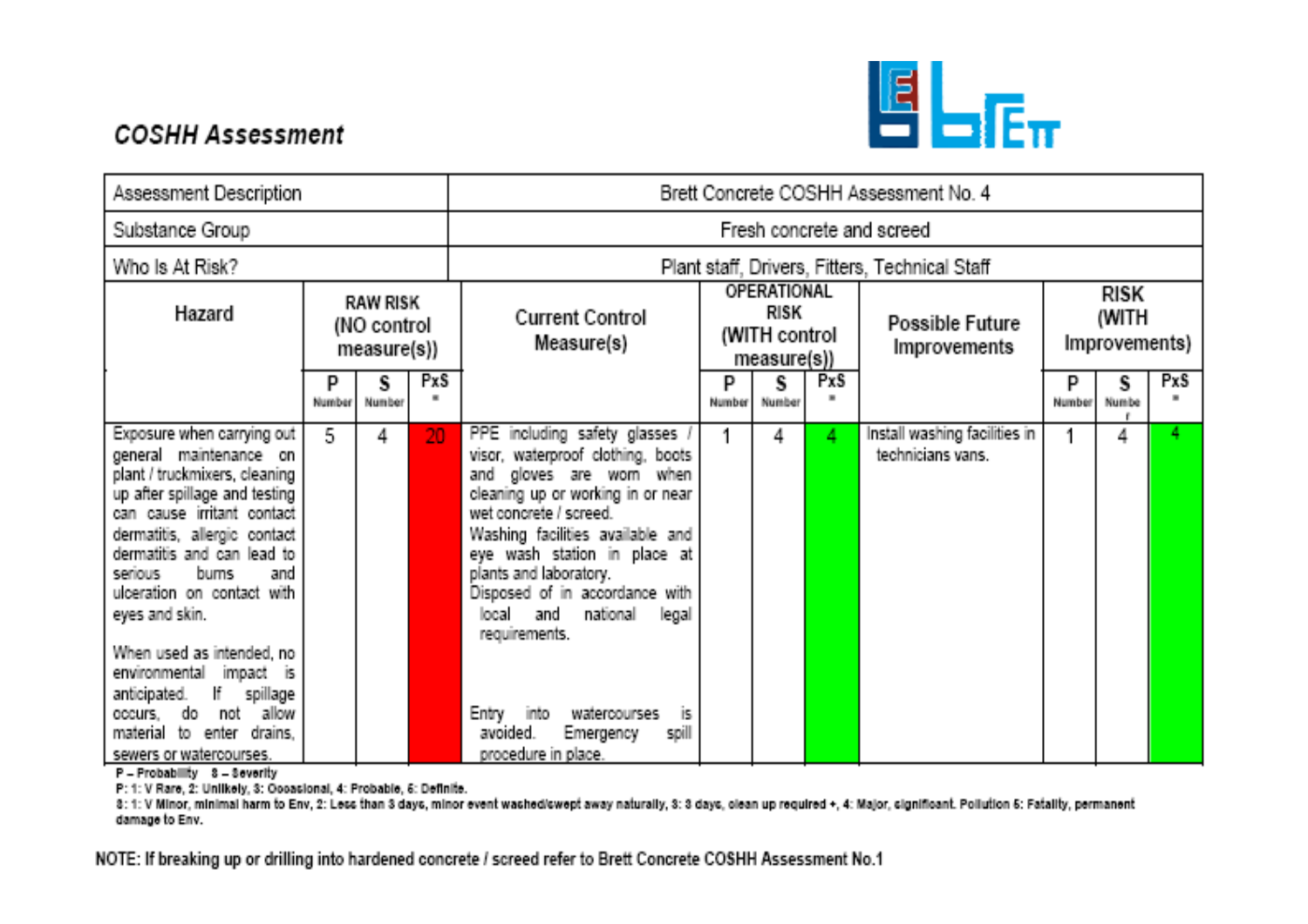Five basic principles of risk assessment underlie the COSHH Regulations



- 1 Assessment of risk and the precautions required.
- 2 Introduction of appropriate measures to prevent or control risks.
- 3 3 Ensuring that control measures are used
- $\bullet$  4 Where necessary, monitoring the exposure of employees.
- 5 Informing, instructing and training employees of the risks and the precautions that need to be taken.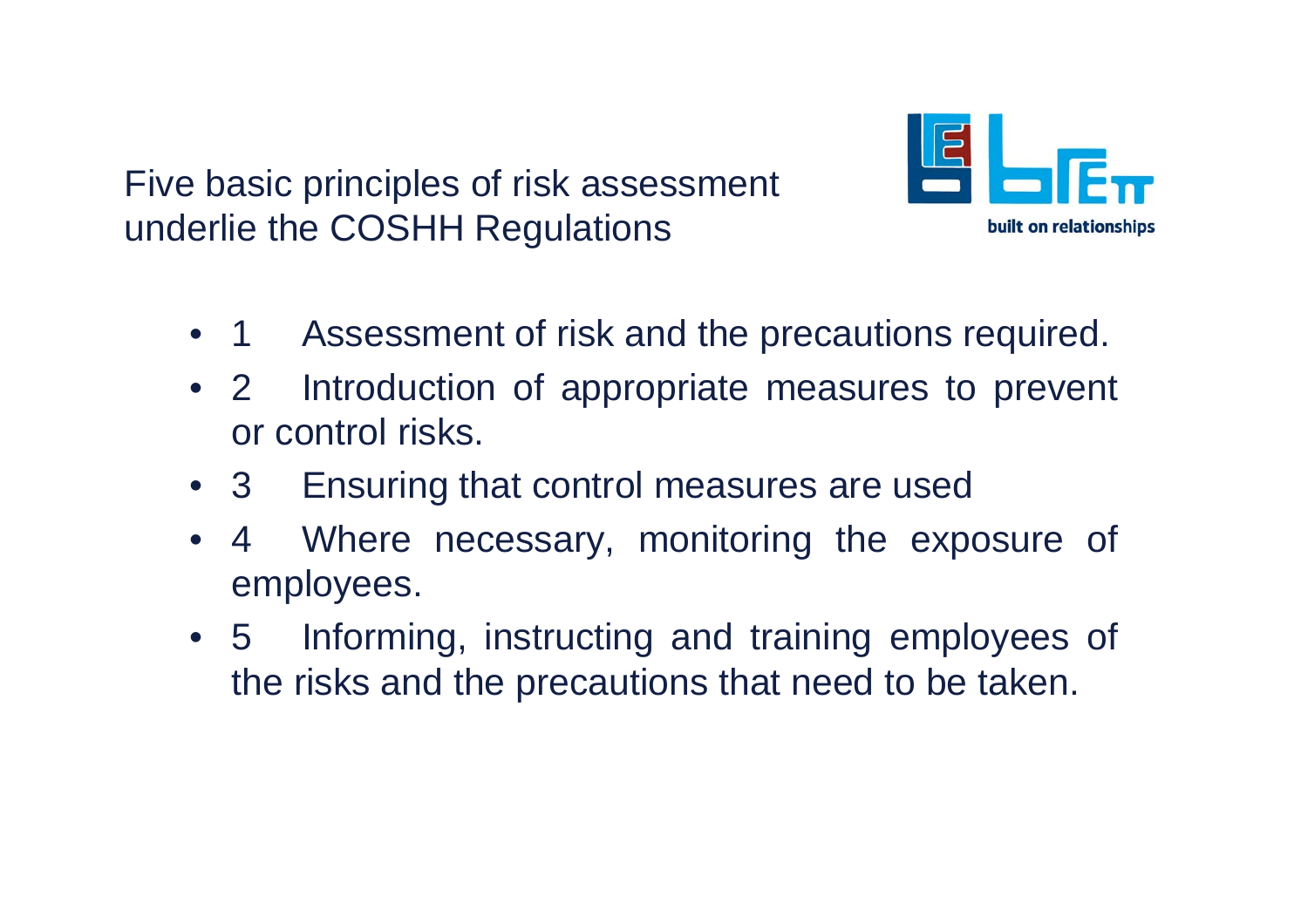# How Do I Recognise a Hazardous Substance?



There's more information on labels than you might think.



CORROSIVE



DANGEROUS FOR THE ENVIRONMENT



#### EXPLOSIVE

All substances with one of these logos must have a COSHH assessment





(VERY) TOXIC HARMFUL/IRRITANT OXIDISING



COSHH is not just limited to these substances though!



HIGHLY OR EXTREMELY FLAMMABLE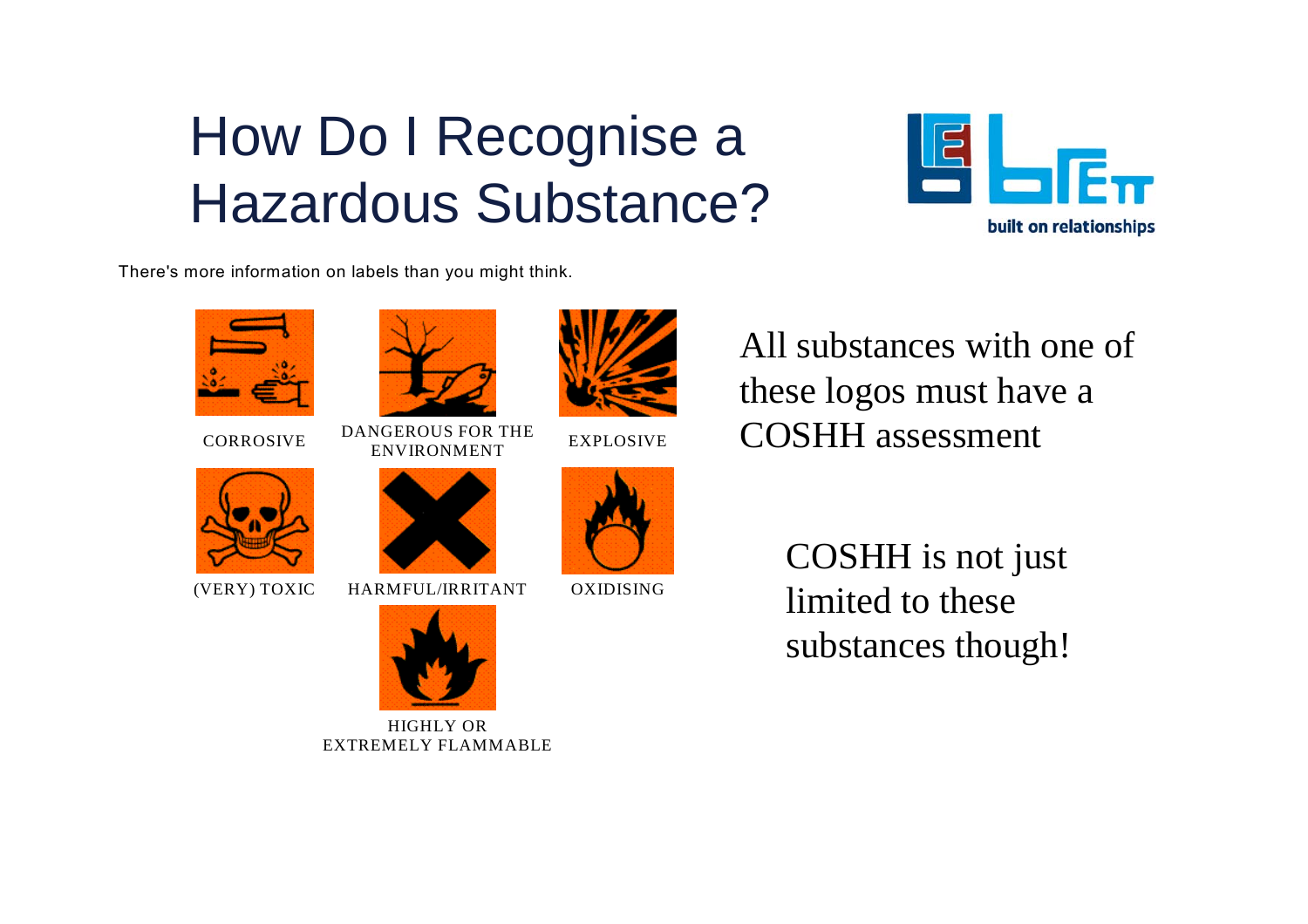# Why isn't it used?



- Data sheets don't turn up with the material
- Diseases often don't become apparent as soon as the substances are used
- The Data Sheets are all in a file on the shelf –these magically protect people from harm!
- It is seen as time consuming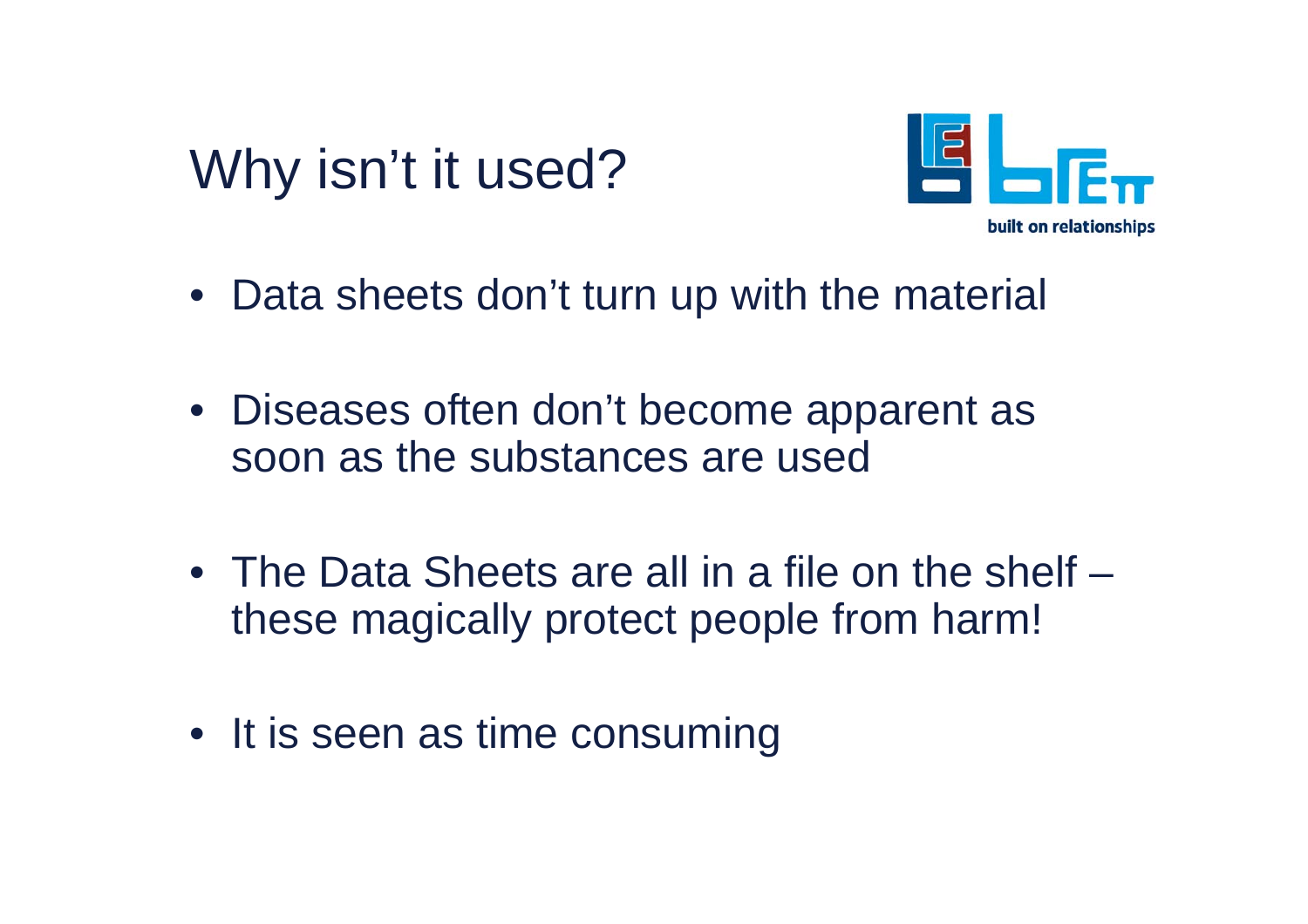# Why should it be done?



- To prevent:
	- Dermatitis
	- **Hart Community** Liver/kidney/heart failure
	- Cancer
	- **Hart Community** Lung disease
	- Acid/alkali burns
	- –Loss of sight
	- –Blood poisoning
	- –Etc, etc, etc…………..